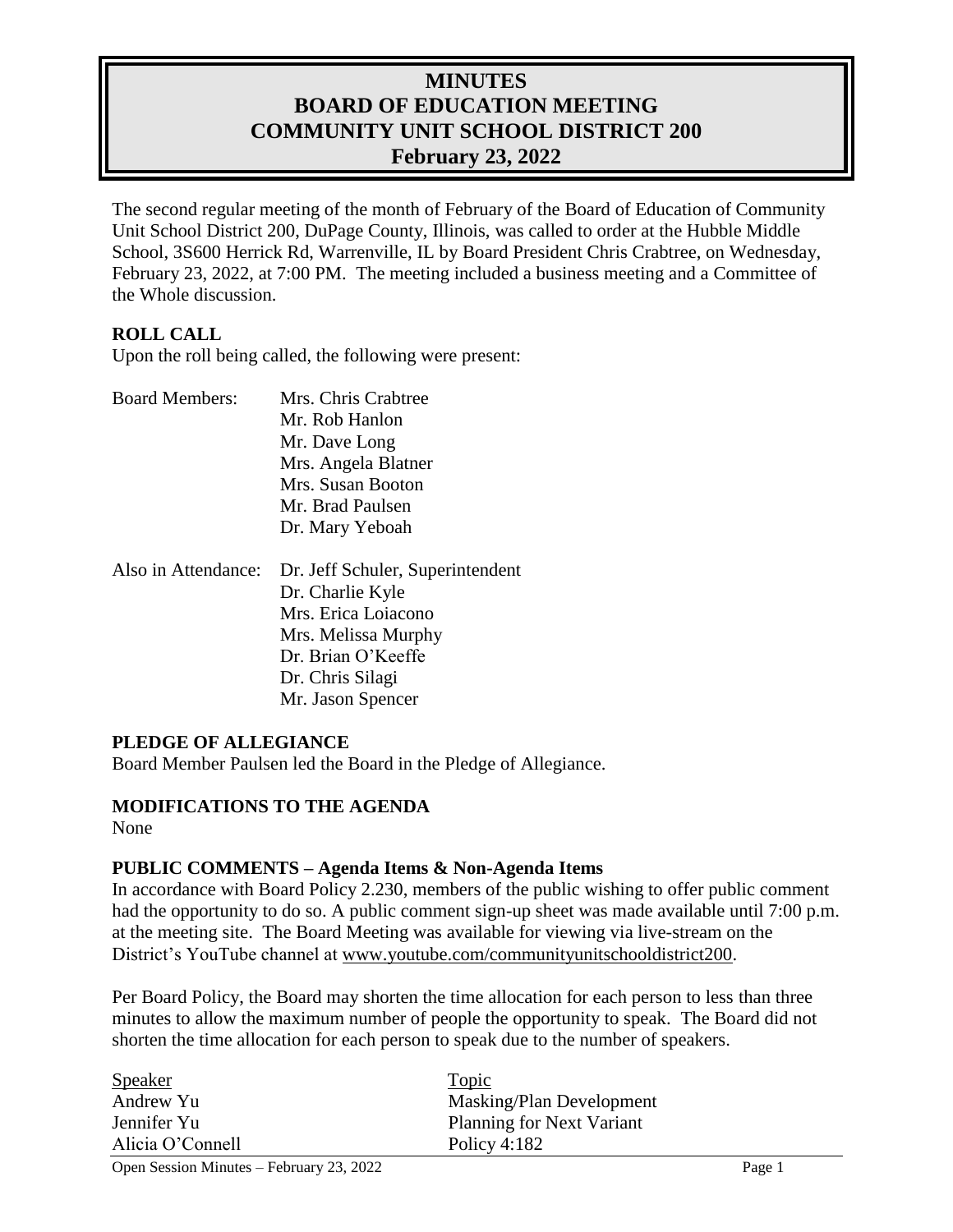### **ACTION ITEMS**

#### Update to COVID-19 Mitigation Plan

At the February 9th Board of Education Meeting, administrators provided a District 200 Covid-19 Data Update as a part of the Superintendent's Report. This followed the Emergency Board of Education Meeting on February 6th where several universal mitigations including required face coverings and quarantine were temporarily suspended. Following the data update on February 9th, Board of Education Members affirmed the request to bring forward a plan for the continued path forward. The presentation that outlines both the key metrics that the District recommends be monitored and the suggested steps moving forward based on the current data was attached to the Board agenda. This presentation was reviewed with the Citizens' Advisory Committee at their meeting on Wednesday, Feb 16 and was brought forward to the Board of Education for consideration at this meeting. Dr. Schuler reviewed a "COVID-19 and the District 200 Learning Experience Planning for the Road Ahead" PowerPoint, which included information on the following:

- Meeting Objectives
- Two Tiers of Layered COVID-19 Mitigations in District 200
	- o Universal Mitigations
	- o Targeted Mitigations
- Universal COVID-19 Mitigations that *Are Not* Visible in Daily School Operations
	- o Nightly ionization of air in all classroom spaces
	- o MERV-13 filters in all univents, changed at regular intervals
	- o Increased air changes (calibrated to room occupation and use of space)
	- o Investigation & targeted mitigation protocol
- Universal COVID-19 Mitigations that *Are* Visible in Daily School Operations
	- o School exclusion/isolation protocol for students who are COVID positive or sick
		- o Six-foot distancing at lunch (optional at HS)
	- o Assigned seats on buses for contact tracing purposes
	- o Optional COVID testing through SHIELD
	- o Masks required on buses and other District transportation
	- o Contact tracing and family notification for in-school close contacts
	- o Test to stay option for in-school close contacts
	- o Emailed principal letters for classroom cases (EC and Elementary)
- Removed/Suspended Universal COVID-19 Mitigations
	- o Adjusted based on updated guidance:
		- Six feet of distancing in classrooms (removed 4/12/21)
		- Shortened length of isolation/quarantine  $(1/8/22)$
	- o Removed based on evaluation of the TRO:
		- Required quarantine for close contacts (suspended  $2/7/22$ )
		- Required universal masking (suspended 2/7/22)
		- Test to stay requirement for in-school close contacts (suspended  $2/7/22$ )
- Targeted COVID-19 Mitigations (\*applied to individual spaces as need is indicated by data; on a continuum from less to more intrusive; are utilized for a finite period of time)
	- o Desks turned facing the same direction
	- o Increased spacing
	- o Utilizing the ionizer more than once a day
	- o HVAC utilization (thermostat, uninvent), air change, & filtration checks
	- o Humidification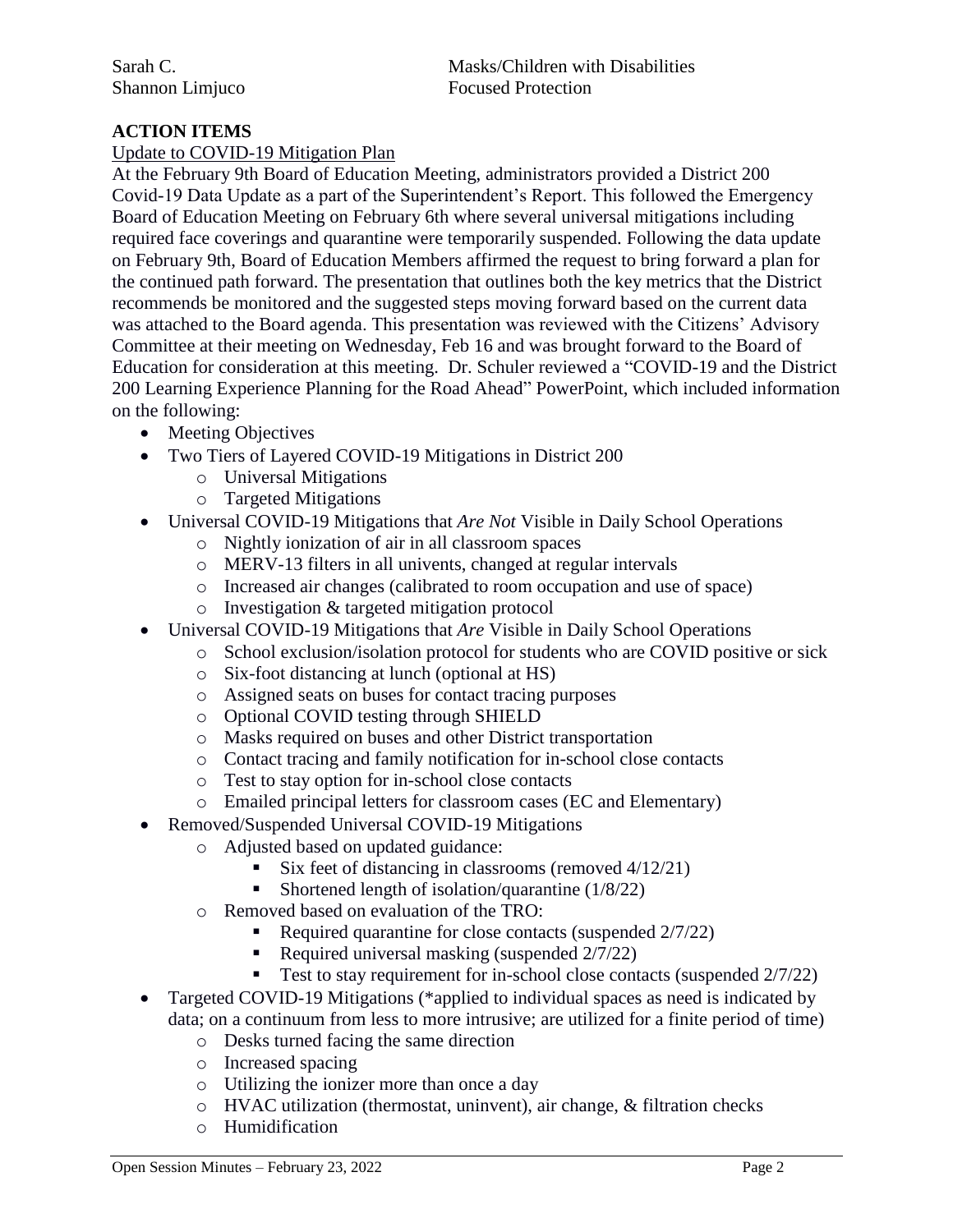- o Testing cycle option for students in a common space who are not close contacts
- o High-quality masks provided to those who want them
- The Landscape of COVID-19 Continues to Change
- January & February Key Differences in Factors from 2021 to 2022
	- o High-quality masks for individual protection (went from scarce to widely available)
	- o Vaccination for the general population (went from none to widely available for age 5 and up)
	- o Evidence-based therapeutics (went from none to six authorized by the FDA)
	- o Prevailing variant (went from original wild-type to Omicron)
- DuPage County Health Department Partnership
	- o Recognition that school districts should consider a multitude of indicators when making decisions about mitigations:
		- **Level of COVID cases identified in students or staff within a school**
		- COVID vaccination coverage in the community
		- The strain on the health system
		- Use of testing program for students
		- COVID outbreaks/increasing trends in the school/surrounding community
- Focused Protection of Vulnerable Populations
	- o Building teams will continue to evaluate individual needs for accommodations and healthcare plans
	- o For those wanting focused protections, high-quality, one-way masking offers protection for the wearer and is available to anyone who wants one
	- o Continue to share information about vaccination and booster opportunities
- Changes to Circumstances & Data  $\Rightarrow$  Changes to Risk/Benefit Analysis (Risk Tolerance)
- Future Considerations
	- o Data-based decisions about adjusting mitigations, prioritizing when possible the most impactful to students' school experience, should guide our practice
	- o A purely case-based model does not fully reflect the complexity of the current situation. Multiple measures most accurately describe this complex situation.
	- o Given the constant shift in the COVID landscape, setting specific thresholds does not reflect the evolving nature of the virus. Evaluating all current data and other info in context allow D200 to make agile and responsible decisions
	- o It is important to consider the benefit to the SEL wellness and academic achievement of students that can be attained by reclaiming a normal school environment
	- o There is a highly effective vaccine and other opportunities to provide focused protection for individuals
- Four Key Types of Analytical Data
	- o Descriptive Data
	- o Diagnostic Data
	- o Predictive Data
	- o Prescriptive Data
- Descriptive Data What is Happening?
	- o Data Points, Sources, and What Changes Signal the District to Do
	- o D200 COVID case data by District, level & school; Cases per 100,000 in D200 zip codes, Approximate student vaccination rates, and Hospitalization (ICU/Non-ICU) data
- Diagnostic Data Why Did This Happen?
	- o Data Points, Sources, and What Changes Signal the District to Do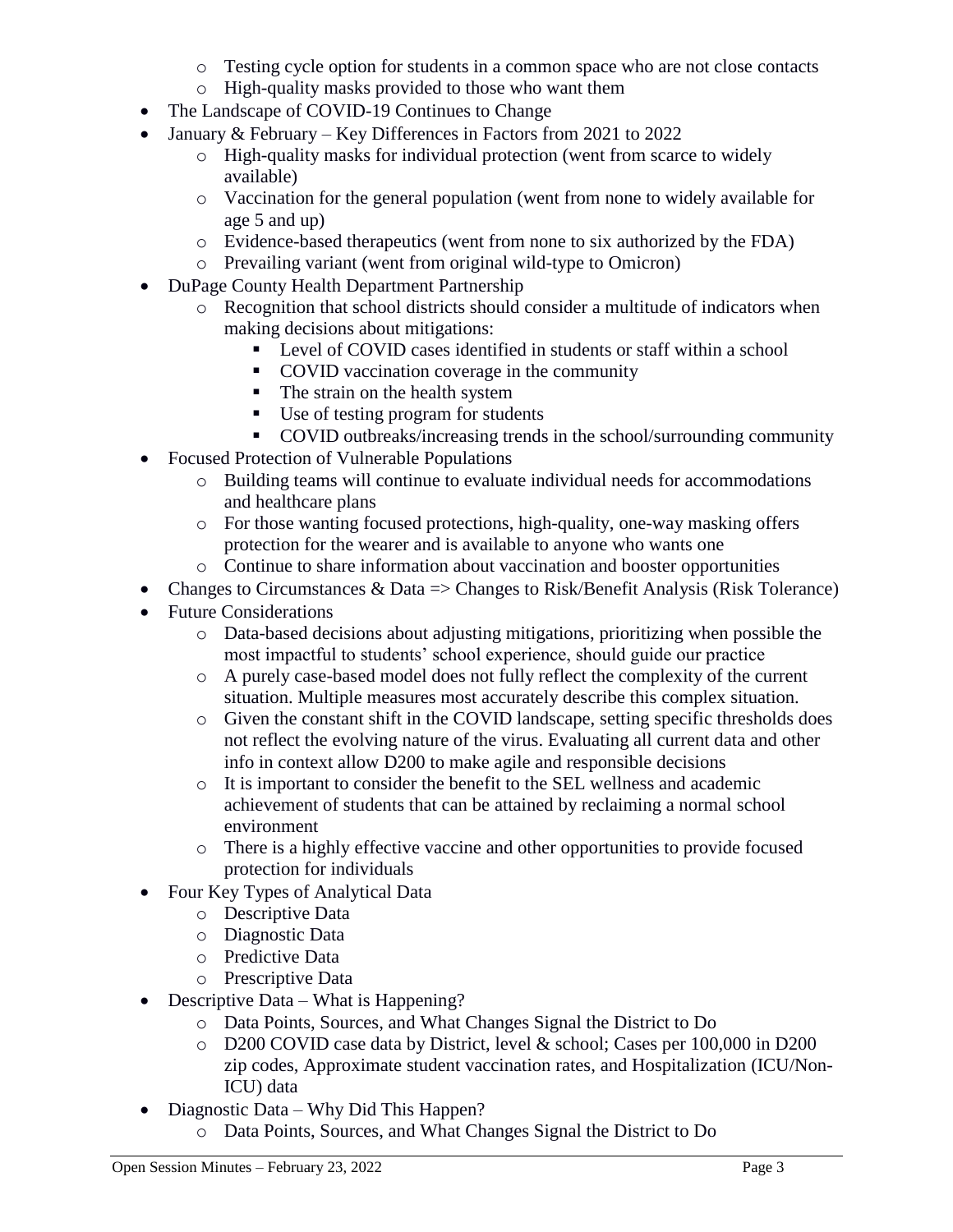- o Common space investigation findings
- Predictive Data What Could Happen in the Future?
	- o Data Points, Sources, and What Changes Signal the District to Do
	- o Variant research, Indoor humidity
- Prescriptive Data What Should We Do Next?
	- o Data Points, Sources, and What Changes Signal the District to Do
	- o Classroom safe hours; Results of targeted mitigations
- Prevalent Variant\* February 16, 2022
- District 200 COVID Data Dashboard
	- o New Cases per Week Student/Staff
	- o Daily Public Data Snapshot Quarantine (Voluntary) & Case Data by School Level
- Zip Code Cases per 100,000 Residents
- D200 Approximate Student Partial & Full Vaccination Rates Elementary, MS, HS
- Hospitalization: ICU and Non-ICU Bed Utilization
- District 200 Safe Hours for School Environment
- Summary
	- o Changes to COVID landscape and evaluating all current data and other info in context allow the District to make agile and responsible decisions (signals, not triggers) => Adjustments to universal and targeted mitigations, and the way forward for our learning experience
- Recommendations
	- $\circ$  The following mitigations that were suspended on 2/7/22 be officially removed from the list of universal mitigations: required quarantine for close contacts, required universal masking, test to stay requirement for in-school close contacts
	- o Continue to monitor the data points identified and report them publicly at Board meetings to monitor for signals for future adjustments
	- o Administrators continue to be empowered to implement targeted mitigations as needed in individual spaces or buildings
	- o Future updates to joint guidance be reviewed and implemented as appropriate

There was additional information/comments on the following:

- This plan was reviewed and shared with the Citizen's Advisory Committee (CAC), the DuPage County Health Department, and with other community partners that have provided feedback as the District has navigated through the last few years.
- There are many layers to this path moving forward.
- As a public school district, there is a desire and an obligation to educate students in our community, to provide focused protection for students in the community, and this can be seen in the plan brought forward.
- This plan represents a lot of work on the part of the District Administrative team. And while this plan is not necessarily new information, it provides some clear signals moving forward on when the District needs to make adjustments in their mitigation plans.
- The concept of layered mitigation as it relates to the swiss cheese concept.
- Universal mitigations in D200 are applied daily across the District in all educational settings. They are generally ongoing until conditions and data signal a change should be made.
- Targeted mitigations in D200 are applied specifically to individual spaces as need is indicated by the data, applied as needed to protect vulnerable individuals, fall on a continuum from less intrusive to more intrusive, and utilized for a very finite period of time.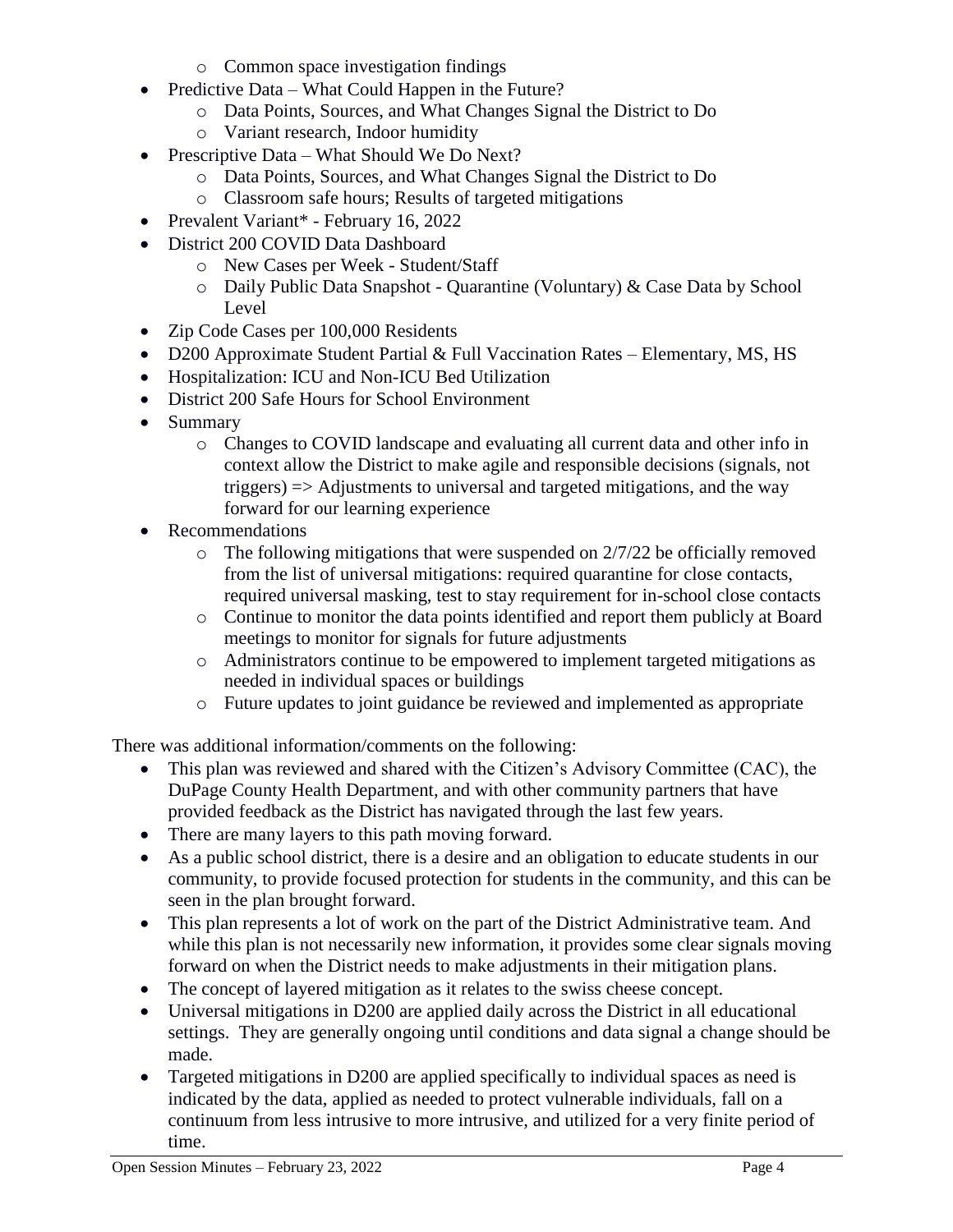- The universal COVID mitigations that *are not* visible in the classroom/daily school operations – simply mean that the students in the classroom would not necessarily know or see that those things are taking place nightly.
- The current variant has different characteristics than the original version of the virus, and as we continue to move forward, that is likely to continue to be the case.
- DCHD does continue to align with the CDC and the fact that they do recommend universal masking for schools. There is also recognition of layered mitigations, and that school districts should consider a multitude of indicators that help make decisions about mitigations.
- Referenced the guidance for accommodations document that was developed by Erica Ekstrom, the D200 Executive Director of Special Education, due to the TRO of the Executive Order.
- It is important to recognize that with the shifts in the information that has changed and what we have learned, setting specific thresholds does not accurately capture the reality of what the virus may look like three months from now. The need to continue to have some flexibility as to how we respond going forward.
- Important to recognize any tool that is used to help guide school districts and their planning moving forward, whether that be the MIT tool, a framework developed by a health dept., etc. They are all theoretical models taking information and attempting to build a theory about what will happen at certain points (predictive and prescriptive data).
- Descriptive data keep data to understand at any given point in time exactly what is going on with the virus inside our schools – positive cases, students that are out of school but getting tested, students who are quarantined by level by school.
- Diagnostic data helps us to describe how it happens when there is a situation of multiple cases inside of a particular space. This allows the District in a very short time to deploy an individual/team to look specifically at that space to understand the case activity, the origin of the cases, and the specific individual instructional space.
- Predictive data what are we learning about the variant itself? Information is gathered from DCHD, CDC, and WHO.
- Prescriptive data multiple variables brought together to give an output in a theoretical model.
- There has been a sharp decline in student case activity over the last 5-6 weeks (including the last two weeks under the current mitigations of masks optional). Staff cases have continued to trend down, as have the cases per 100,000 residents in our zip codes.
- The number of student positive cases this week represents about .14% of the student population.
- ICU bed utilization has also continued to come down slightly.
- The recommendation intends to specifically remove policy 4:182 from the D200 policy manual. Action from the Board would be required to reinstate the face covering policy at a future date.
- The need for the Board and Administrative team to be aware, and if there are signals that things are shifting, need to be prepared to adjust mitigations as appropriate. In the immediate, that is best to be handled on a very targeted basis within our individual spaces.
- Moving forward, some additional universal mitigations have been identified when looking at spacing and lunch and a few other areas that will be discussed in the future as the unlayering of some mitigation opportunities continues to be reviewed.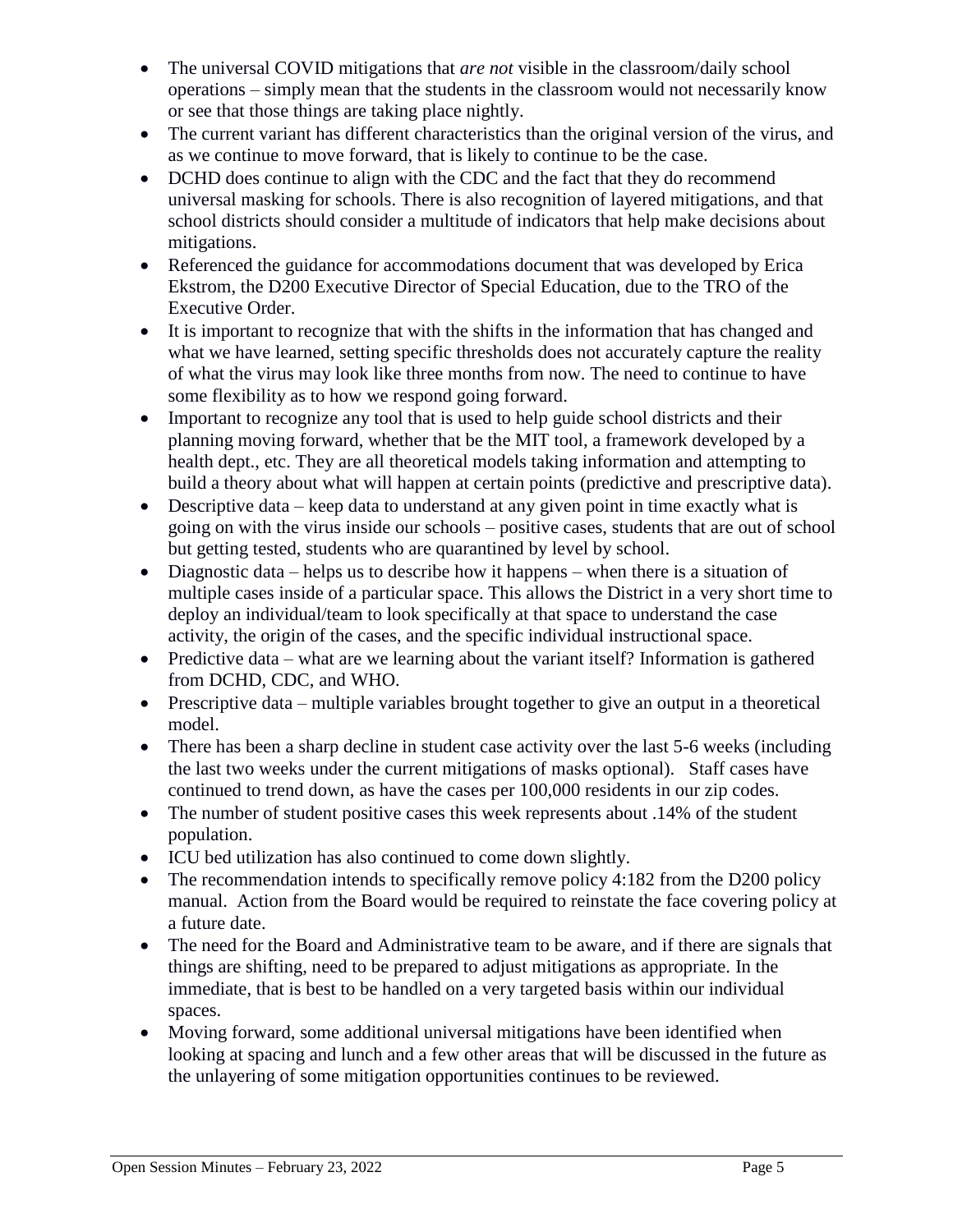There were questions/comments/discussions on the following:

- Masking requirement on buses enforcement and the difficulty of bus drivers to monitor the situations occurring behind the drivers while transporting students.
- Quarantine for close contacts and masking appellate court decision for local control and complying with the law/codes vs. TRO and due process obligations. The District is not currently requiring a student who is a close contact to wear a mask. Individual student/family decision to wear a mask if identified as a close contact.
- If there are situations with multiple cases (targeted space investigations) that require assistance, the District can and does ask the health dept. for assistance (depending on the mitigations in place).
- Recommending masking/face coverings as situations occur vs. requiring them.
- Focused protection of vulnerable populations as it relates to policy  $6:150$  request for an update to the Board on this program to ensure student needs are being addressed, the number of students in the program, is there a plan for them to return to school, etc.?
- Clarification as to what information is being requested and ensuring the reporting of the information is handled carefully.
- Comparative data of the number of students being serviced through policy 6:150 prepandemic vs. current year.
- Are the needs of those students being serviced through home hospital instruction being addressed and is it effective? Is the process working and is there communication and engagement?
- The current number of students receiving home hospital instruction is low there were 17 students at the start of this school year.
- Mitigations and teachers making decisions for their safety due to medical conditions.
- The District does have staff members that are receiving appropriate accommodations due to medical issues. Making students aware that staff members may have accommodations is dependent on how much information the individual staff member has chosen to share.
- Students in our buildings that are not part of the home hospital instruction numbers, may also be receiving support inside the classroom. Referred to the Guidance for Accommodations document effective 2/4/22. This involves collaboration between the buildings and the School Service Center staff.
- Clarification on "joint guidance" phrase this could come from ISBE, CDC, DCHD, etc. It is believed this information will continue to be updated.
- Each building has ionization devices/machines.
- Test to stay numbers since this became optional vs. requirement in early February.
- Staff members and face coverings as it relates to students who are not getting affirmation from adults.
- Ensuring that an individual's choice is their choice regarding face coverings and that all feel safe and comfortable with their choice.
- This has been a fluid situation from the start. We will change course and adjust as needed to keep students and staff as safe as possible.
- Vaccine education campaign and the role of a school district.
- Thank you to the administration, staff, and teachers for all they have done and continue to do.
- The need to be agile in addressing future variants and the belief this plan lays out the signals and the process to do that. The need to continue to work and collaborate with the entities that provide feedback and guidance to the District to understand our targeted/universal mitigations and when it makes sense to pull back on some of those mitigations.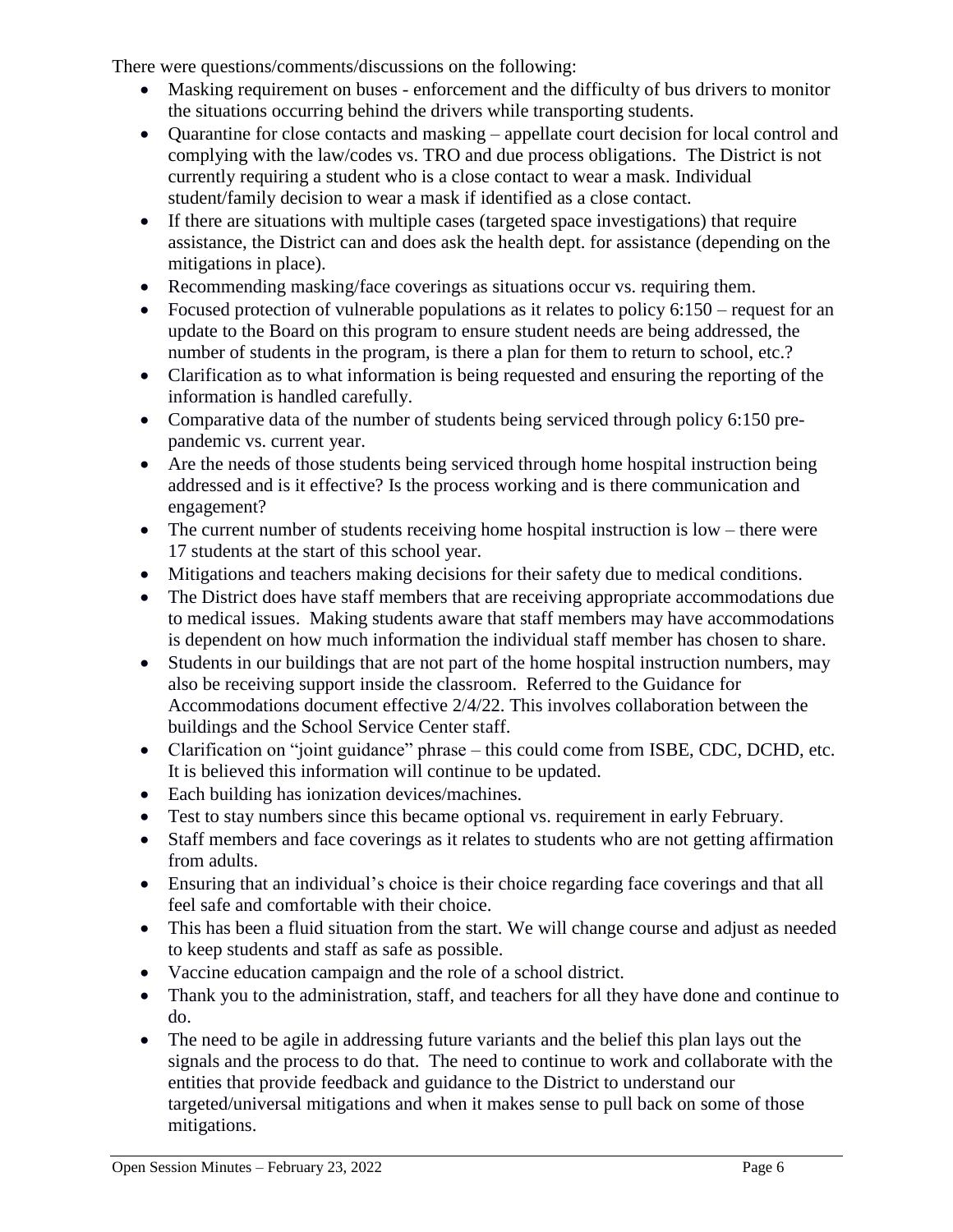- The only one of the universal mitigations that is an action of the Board now is the face covering policy.
- "Due Process" language in the TRO in the context of changes to the face coverings policy.
- Policy 4:182 discussion the wording of the recommendation "suspend" vs. "remove" the policy; how to reinstate the policy if it is needed; board action would be required to reinstate a face covering policy if it is suspended or removed from the manual, and neither option would be a more expedited path.
- Mandatory face coverings was the only element in the mitigation plan with the need to have some enforcement around it.
- Students with symptoms who are unable to test required isolation window, remote learning support available for those students in isolation, and resources/support for families requiring tests that are struggling to find tests or transportation to access tests.
- Staff requirement to test or vaccinate was vacated as part of the TRO.
- Removing layers of mitigations and allowing two-to-four weeks to see the impact.
- Appreciate that the District reached out and this plan was shared with the DCHD.
- The recommendation language will be to approve the removal of Board policy 4:182 face coverings from the policy manual.

## **MOTION**

Member Hanlon moved, Member Long seconded to approve the removal of Board Policy 4:182 Face Coverings as presented. Upon a roll call vote being taken, the vote was AYE 6 (Hanlon, Long, Blatner, Booton, Yeboah, Crabtree), NAY 1 (Paulsen). **The motion carried 6-1.** 

## **SUSPEND THE RULES AND ADJOURN TO WORKSHOP SETTING**

## **MOTION**

Member Hanlon moved, Member Paulsen seconded to suspend the rules and adjourn to a workshop setting. Upon a roll call vote being taken the vote was AYE 7, NAY 0. **The motion carried 7-0.**

## **INSTRUCTION**

## Social-Emotional Learning Feature

District 200 is committed to ensuring the emotional well-being of all students. As part of that commitment, the District has taken several action steps. This year, we have implemented trustadult relationship mapping, offered expanded clubs and activities, added emotional wellness coordinators, implemented suicide prevention programming, and delivered focus professional learning.

Dr. Silagi provided an update to the Board on the big picture focus areas within SEL for this year. The Board of Education heard an update on five key systemic action steps that District 200 has taken this year in their efforts to ensure the emotional wellness of all students, which included the following:

- Trusted Adult Relationship Mapping
- Expanded Clubs and Activities
- Acknowledge, Care, Tell
- Emotional Wellness Coordinators
- Focused Professional Learning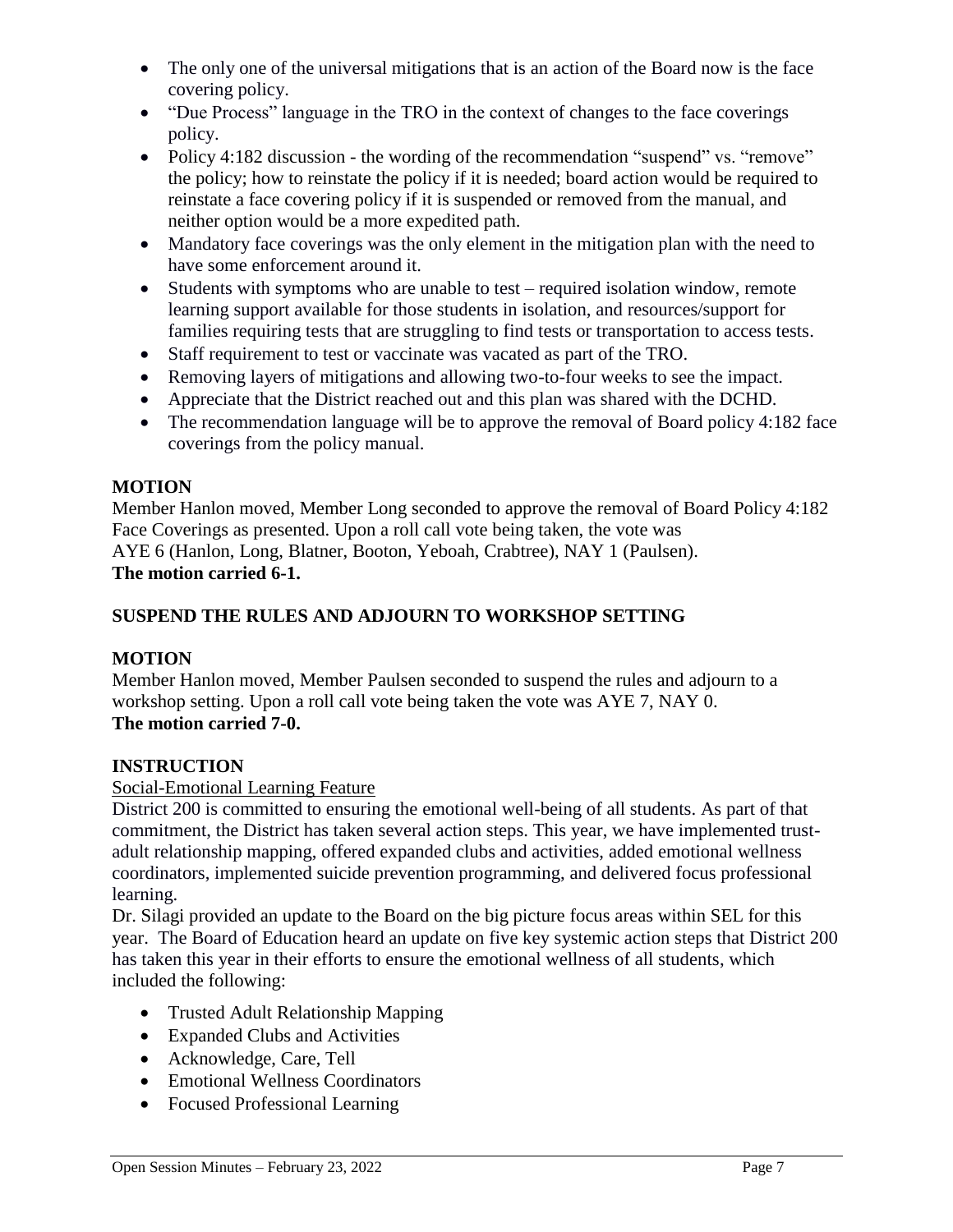There was additional information/comments on the following:

- The Board Social Emotional Learning Committee has met several times this year to review key pieces of data and information to monitor the SEL plan.
- These five actions do not encompass the full SEL work plan for the department this year, but these are the five bigger actions when it comes to the emotional well-being of students.
- $\bullet$  Initiated trusted adult relationship mapping across the District at all of the K-12 schools. Anchored in the belief that all of our students should have a trusted adult. The research is clear that when kids are connected to school through a trusted adult, learning increases and emotional stressors decrease.
- A good SEL plan comes with layers.
- Expanded club and activity offerings across the entire system elementary, MS, and HS levels. This action supports the connected adult piece and gets kids connected to school.
- There are assessments and data in the spring to back the pieces that are monitored. This data is reviewed to make decisions and support programming and will be brought to the Board later in the spring.
- Grades 8, 9, 11, 12 are participating in ACT (Acknowledge, Care & Tell), The *Signs of Suicide* prevention programming for the District. This is a research-based youth suicide prevention program, creating a culture where students can acknowledge warning signs in themselves or peers, take a caring approach, and make sure they tell a trusted adult if worried about themselves or a friend. There is also a research-based screening as well where teams come to a building, and respond/provide help to students if needed.
- Added Emotional Wellness Coordinators at the HS and most recently at the MS level. This position not only supports students in either short-term or prolonged emotional distress or mental health crisis but also is responsible for coordinating programming and overseeing the transition of students returning from hospital settings to ensure the transition into school is caring and supportive.
- Offering Focused Professional Learning to proactively assist all K-12 staff with implementing new programming and attempting to grow and get better. The focus is around four components, including student-teacher relationships, classroom behavior management, crisis prevention and de-escalation, and restorative conversations.

There were questions/comments/discussions on the following:

- How professional learning manifests itself in the District microcredentials. The focused professional learning is mandatory and structured so every staff member will receive it, and the microcredentials are opportunities available to staff.
- Request for a future presentation to the full board of the full scope of supports that are offered to kids (counselors, social workers, school psychologists), and a deeper explanation of how that team works together to support kids.
- Request to share a video link with the full board that was presented at the Feb 22 SEL committee.
- Why student behavior became the focus of professional learning
	- o Things that were seen at the front end of the school year from students (students coming back from all different learning situations last year – at home, in school, different learning models, different home environments) noting an output to various stressors and ultimately leading to behaviors in the classroom.
	- o Behaviors from our earliest learners.
	- o Some of the discipline disproportionality data and looking at the reasons/root cause of some of our more significant behavioral issues.